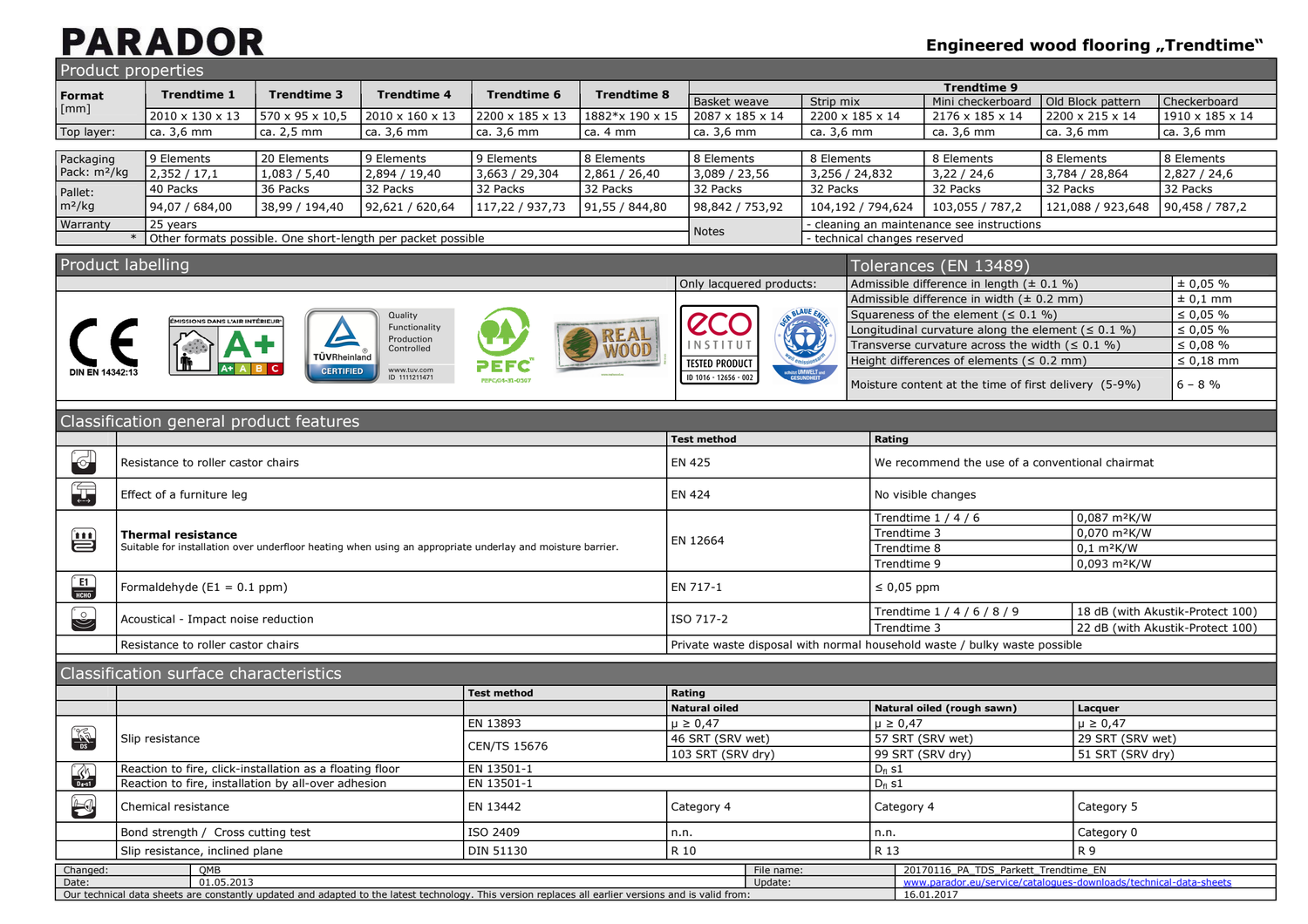| Free sorting according to EN 13489          |                          |                                                 |                                                 |
|---------------------------------------------|--------------------------|-------------------------------------------------|-------------------------------------------------|
| <b>Assortment:</b>                          |                          | <b>Wide plank</b>                               |                                                 |
| Characteristics according<br>to EN 1310:    |                          | Upper side of the floor board                   |                                                 |
| Design:                                     |                          | <b>Trendtime 1</b>                              | <b>Trendtime 3</b>                              |
| Type of wood:                               | <b>Bamboo</b>            | Oak                                             | Oak                                             |
| Botanical designation / Code<br>(EN 13556): | Phyllostachys pubescens  | Quercus petraea Liebl., Quercus robur L. / QCXE | Quercus petraea Liebl., Quercus robur L. / QCXE |
| Origin:                                     | <b>CN</b>                | DE, AT, HU, HR, SK, BA, UA, FR, CZ              | DE, AT, HU, HR, SK, BA, UA, FR, CZ              |
|                                             | ER-TT1-BAM               | ER-TT1-EI                                       | ER-TT3-EI                                       |
| Shortcut / sorting / date<br>(internal):    | Version 1<br>2011        | Version 5<br>2011                               | Version 2<br>2012                               |
|                                             | N <sub>2</sub>           | N2                                              | A <sub>3</sub>                                  |
| Grade:                                      | <b>Nature</b>            | <b>Select</b>                                   | Living                                          |
| Sound sapwood                               | $\overline{\phantom{a}}$ | not permitted                                   | permitted                                       |
| Knot (intergrown)                           | $\overline{a}$           | permitted:<br>up to 15 mm                       | permitted:<br>up to 30 mm                       |
| Falling out knot                            |                          | not permitted                                   | permitted:<br>up to 10 mm                       |
| Pinknots                                    | $\overline{\phantom{a}}$ | permitted:<br>cluster of knots                  | permitted                                       |
| Filling                                     | permitted                | permitted                                       | permitted                                       |
| Slight cracks / hairline cracks             | not permitted            | permitted                                       | permitted:<br>up to 1x100 mm                    |
| Sugar inclusions, mineral<br>inclusions     | $\overline{\phantom{a}}$ | $\sim$                                          | $\overline{\phantom{a}}$                        |
| Bark pocket                                 | not permitted            | not permitted                                   | not permitted                                   |
| Lightning cracks                            | ÷                        | permitted                                       | permitted                                       |
| Slope of grain                              | no criterion             | no criterion                                    | no criterion                                    |
| Healthy heart                               | $\overline{\phantom{a}}$ | not permitted                                   | $\sim$                                          |
| Medullary ray                               | $\sim$                   | permitted                                       | permitted                                       |
| Discoloration, colour variation             | permitted                | permitted:<br>all colours                       | permitted:<br>all colours                       |
| White streaks                               | permitted                | permitted                                       | permitted                                       |
| Pilling sticks marking                      | not permitted            | not permitted                                   | not permitted                                   |
| Biodeterioration (EN 1311)                  | not permitted            | not permitted                                   | not permitted                                   |
|                                             |                          | New visible newle                               |                                                 |

#### **Non-visible parts**

All features without restrictions to size or quantity permitted, provided they do not affect the strength or durability of the floor.

**Comment**

Maximum 3% of floor board are allowed in the next lower grading. Wood is a natural product and therefore different in colour and texture. Samples, brochures and photos are therefore only approximate and not binding. The action of sunlight affects the natural variation in wood shade. This allows the product present at the time of delivery of significant differences to master.

| Changed:                                                                                                                                             | OME        | File name: | 20170116 PA TDS Parkett Trendtime Anhang EN                       |  |        |
|------------------------------------------------------------------------------------------------------------------------------------------------------|------------|------------|-------------------------------------------------------------------|--|--------|
| Date:                                                                                                                                                | 01.03.2013 | Update:    | www.parador.eu/service/catalogues-downloads/technical-data-sheets |  |        |
| Our technical data sheets are constantly updated and adapted to the latest technology. This version replaces all earlier versions and is valid from: |            |            |                                                                   |  | Page 1 |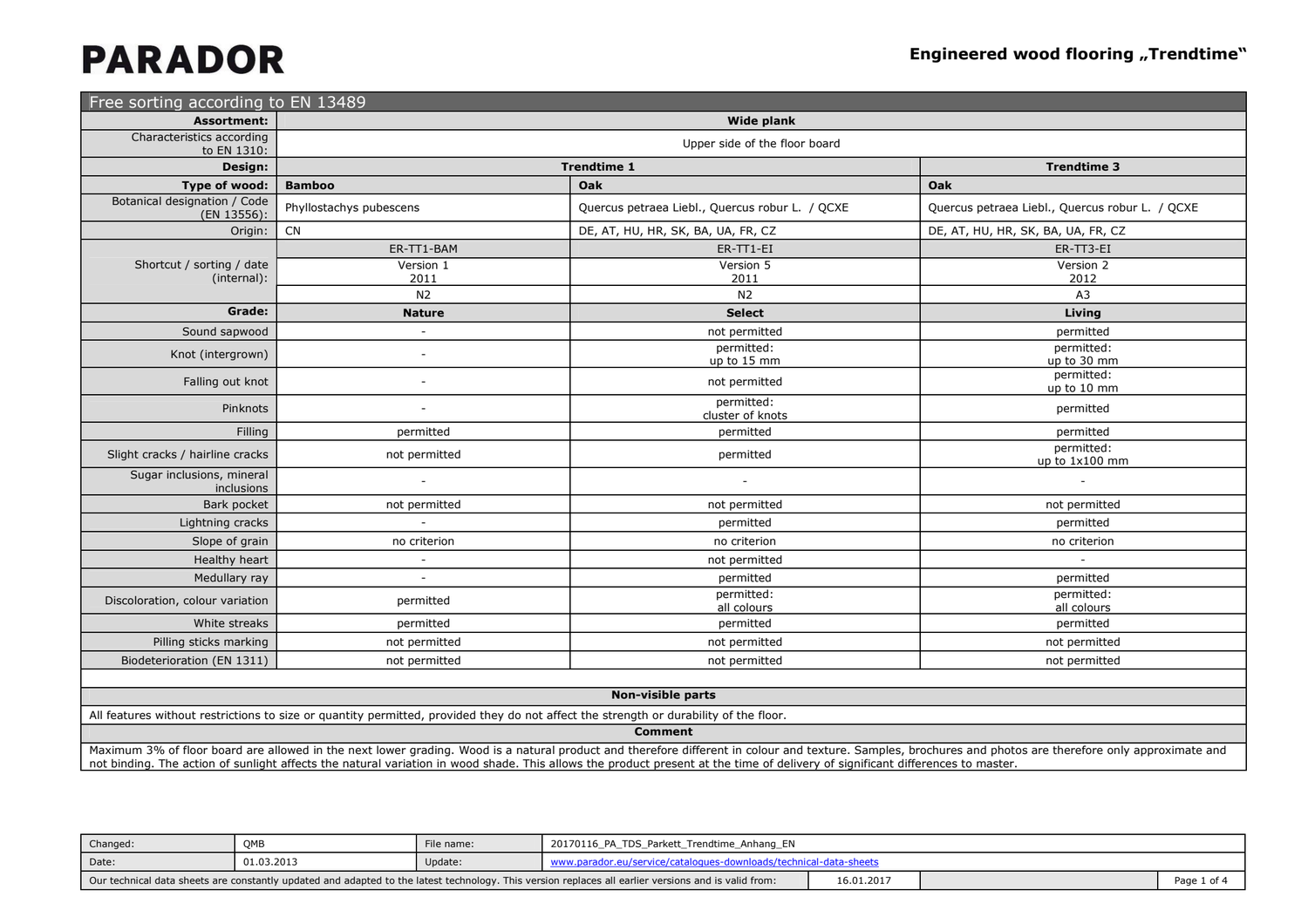| Free sorting according to EN 13489          |                                                                    |                                                                  |                               |                           |                           |  |  |  |
|---------------------------------------------|--------------------------------------------------------------------|------------------------------------------------------------------|-------------------------------|---------------------------|---------------------------|--|--|--|
| <b>Assortment:</b>                          |                                                                    |                                                                  | Wide plank                    |                           |                           |  |  |  |
| Characteristics according<br>to EN 1310:    |                                                                    |                                                                  | Upper side of the floor board |                           |                           |  |  |  |
| Design:                                     | <b>Trendtime 4</b>                                                 |                                                                  |                               |                           |                           |  |  |  |
| Type of wood:                               | <b>Oak</b>                                                         |                                                                  | <b>American cherry</b>        | <b>American walnut</b>    |                           |  |  |  |
| Botanical designation / Code<br>(EN 13556): | Quercus petraea Liebl., Quercus robur L. / QCXE                    |                                                                  | Prunus serotina Ehrh. / PRSR  | Juglans nigra L. / JGNG   |                           |  |  |  |
| Origin:                                     | DE, AT, HU, HR, SK, BA, UA, FR, CZ                                 |                                                                  | CA, US                        | US                        |                           |  |  |  |
|                                             | ES-LH-TT4-EI                                                       |                                                                  | ER-TT4-KIR ami.               |                           | ER-TT4-SWN<br>Version 4   |  |  |  |
| Shortcut / sorting / date<br>(internal):    | Version 12<br>2016                                                 | Version 5<br>2016                                                | Version 2<br>2012             |                           | 2013                      |  |  |  |
|                                             | N4                                                                 | <b>N6</b>                                                        | N2                            | N <sub>2</sub>            | N <sub>4</sub>            |  |  |  |
| Grade:                                      | Living                                                             | <b>Rustique</b>                                                  | <b>Nature</b>                 | <b>Nature</b>             | Living                    |  |  |  |
| Sound sapwood                               | permitted                                                          | not permitted                                                    | permitted                     | permitted                 | permitted                 |  |  |  |
| Knot (intergrown)                           | permitted:<br>up to 40 mm                                          | permitted:<br>up to 80 mm                                        | permitted                     | permitted:<br>up to 15 mm | permitted                 |  |  |  |
| Falling out knot                            | permitted:<br>up to 25 mm                                          | permitted:<br>up to 40 mm                                        | permitted:<br>up to 10 mm     | permitted:<br>up to 10 mm | permitted:<br>up to 25 mm |  |  |  |
| Pinknots                                    | permitted:<br>Cluster of knots                                     | permitted:<br>Cluster of knots                                   | permitted                     | permitted                 | permitted                 |  |  |  |
| Filling                                     | permitted                                                          | permitted                                                        | permitted                     | permitted                 | permitted                 |  |  |  |
| Slight cracks / hairline cracks             | permitted:<br>up to $1 \times 200$ mm                              | permitted                                                        | not permitted                 | not permitted             | not permitted             |  |  |  |
| Sugar inclusions, mineral<br>inclusions     | $\sim$                                                             | L.                                                               | permitted                     | $\sim$                    | $\sim$                    |  |  |  |
| Bark pocket                                 | not permitted                                                      | permitted                                                        | not permitted                 | not permitted             | not permitted             |  |  |  |
| Lightning cracks                            | permitted:<br>in knots                                             | permitted                                                        | not permitted                 | $\sim$                    | permitted:<br>in knots    |  |  |  |
| Slope of grain                              | no criterion                                                       | no criterion                                                     | no criterion                  | no criterion              | no criterion              |  |  |  |
| Healthy heart                               | not permitted                                                      | permitted                                                        | $\sim$                        | $\overline{\phantom{a}}$  | $\overline{\phantom{a}}$  |  |  |  |
| Medullary ray                               | permitted                                                          | permitted                                                        | permitted                     | $\sim$                    | $\overline{a}$            |  |  |  |
| Discoloration, colour variation             | permitted:<br>slight colour variations / slight<br>discolourations | permitted:<br>all colours variations / slight<br>discolourations | permitted:<br>all colours     | permitted:<br>all colours | permitted:<br>all colours |  |  |  |
| White streaks                               | $\sim$                                                             | permitted                                                        | $\sim$                        | $\sim$                    | $\sim$                    |  |  |  |
| Pilling sticks marking                      | not permitted                                                      | not permitted                                                    | not permitted                 | not permitted             | not permitted             |  |  |  |
| Biodeterioration (EN 1311)                  | not permitted                                                      | not permitted                                                    | not permitted                 | not permitted             | not permitted             |  |  |  |
|                                             |                                                                    |                                                                  |                               |                           |                           |  |  |  |
|                                             |                                                                    |                                                                  | <b>Non-visible parts</b>      |                           |                           |  |  |  |

All features without restrictions to size or quantity permitted, provided they do not affect the strength or durability of the floor.

**Comment**

Maximum 3% of floor board are allowed in the next lower grading. Wood is a natural product and therefore different in colour and texture. Samples, brochures and photos are therefore only approximate and<br>not binding. The ac

| Changed:                                                                                                                                             | OME        | File name: | 20170116 PA TDS Parkett Trendtime Anhang EN                       |  |             |
|------------------------------------------------------------------------------------------------------------------------------------------------------|------------|------------|-------------------------------------------------------------------|--|-------------|
| Date:                                                                                                                                                | 01.03.2013 | Update:    | www.parador.eu/service/catalogues-downloads/technical-data-sheets |  |             |
| Our technical data sheets are constantly updated and adapted to the latest technology. This version replaces all earlier versions and is valid from: |            |            |                                                                   |  | Page 2 of 4 |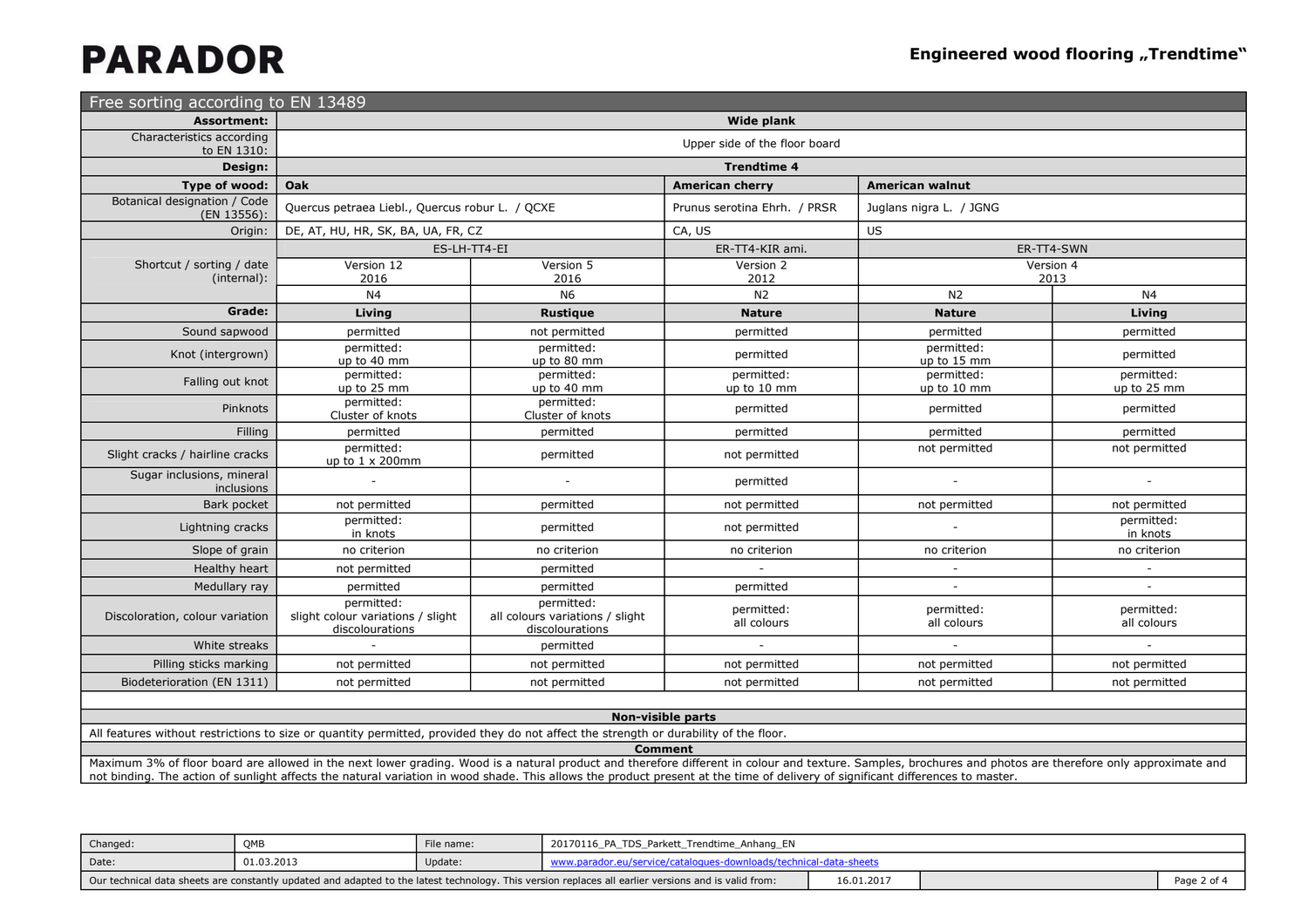| Free sorting according to EN 13489          |                                                 |                               |                           |
|---------------------------------------------|-------------------------------------------------|-------------------------------|---------------------------|
| <b>Assortment:</b>                          |                                                 | <b>Wide plank</b>             |                           |
| Characteristics according<br>to EN 1310:    |                                                 | Upper side of the floor board |                           |
| Design:                                     | <b>Trendtime 6</b>                              |                               | <b>Trendtime 8</b>        |
| Type of wood:                               | Oak                                             |                               | Oak                       |
| Botanical designation / Code<br>(EN 13556): | Quercus petraea Liebl., Quercus robur L. / QCXE |                               | Quercus spp. / QCXE       |
| Origin:                                     | DE, AT, HU, HR, SK, BA, UA, FR, CZ              |                               | <b>FR</b>                 |
|                                             | ER-LH-EI                                        | ER-LH-EI                      | ER-TT8-EI                 |
| Shortcut / sorting / date<br>(internal):    | Version 6<br>2016                               |                               | Version 4<br>2015         |
|                                             | N <sub>3</sub>                                  | N <sub>4</sub>                | N <sub>8</sub>            |
| Grade:                                      | <b>Nature</b>                                   | Living                        | <b>Classic</b>            |
| Sound sapwood                               | not permitted                                   | permitted                     | permitted                 |
| Knot (intergrown)                           | permitted:<br>up to 30 mm                       | permitted:<br>up to 50 mm     | permitted                 |
| Falling out knot                            | permitted:<br>up to 15 mm                       | permitted:<br>up to 35 mm     | permitted                 |
| Pinknots                                    | permitted                                       | permitted                     | permitted                 |
| Filling                                     | permitted                                       | permitted                     | permitted                 |
| Slight cracks / hairline cracks             | not permitted                                   | permitted:<br>up to 2x200 mm  | permitted                 |
| Sugar inclusions, mineral<br>inclusions     | $\overline{\phantom{a}}$                        | $\overline{\phantom{a}}$      | $\overline{\phantom{a}}$  |
| Bark pocket                                 | not permitted                                   | not permitted                 | not permitted             |
| Lightning cracks                            | permitted:<br>in knots                          | permitted:<br>in knots        | permitted                 |
| Slope of grain                              | no criterion                                    | no criterion                  | no criterion              |
| Healthy heart                               | not permitted                                   | not permitted                 | permitted                 |
| Medullary ray                               | permitted                                       | permitted                     | permitted                 |
| Discoloration, colour variation             | permitted:<br>bright to middle colours          | permitted:<br>bright colours  | permitted:<br>all colours |
| White streaks                               |                                                 |                               | permitted                 |
| Pilling sticks marking                      | not permitted                                   | not permitted                 | not permitted             |
| Biodeterioration (EN 1311)                  | not permitted                                   | not permitted                 | not permitted             |
|                                             |                                                 |                               |                           |

### **Non-visible parts**

All features without restrictions to size or quantity permitted, provided they do not affect the strength or durability of the floor.

**Comment**

 Maximum 3% of floor board are allowed in the next lower grading. Wood is a natural product and therefore different in colour and texture. Samples, brochures and photos are therefore only approximate and not binding. The action of sunlight affects the natural variation in wood shade. This allows the product present at the time of delivery of significant differences to master.

| Changed.                                                                                                                                             | OME        | File name: | 20170116_PA_TDS_Parkett_Trendtime_Anhang_EN |            |  |
|------------------------------------------------------------------------------------------------------------------------------------------------------|------------|------------|---------------------------------------------|------------|--|
| Date:                                                                                                                                                | 01.03.2013 | Update:    | .vw.parador.eu/service/catalogues-4         |            |  |
| Our technical data sheets are constantly updated and adapted to the latest technology. This version replaces all earlier versions and is valid from: |            |            |                                             | 16.01.2017 |  |